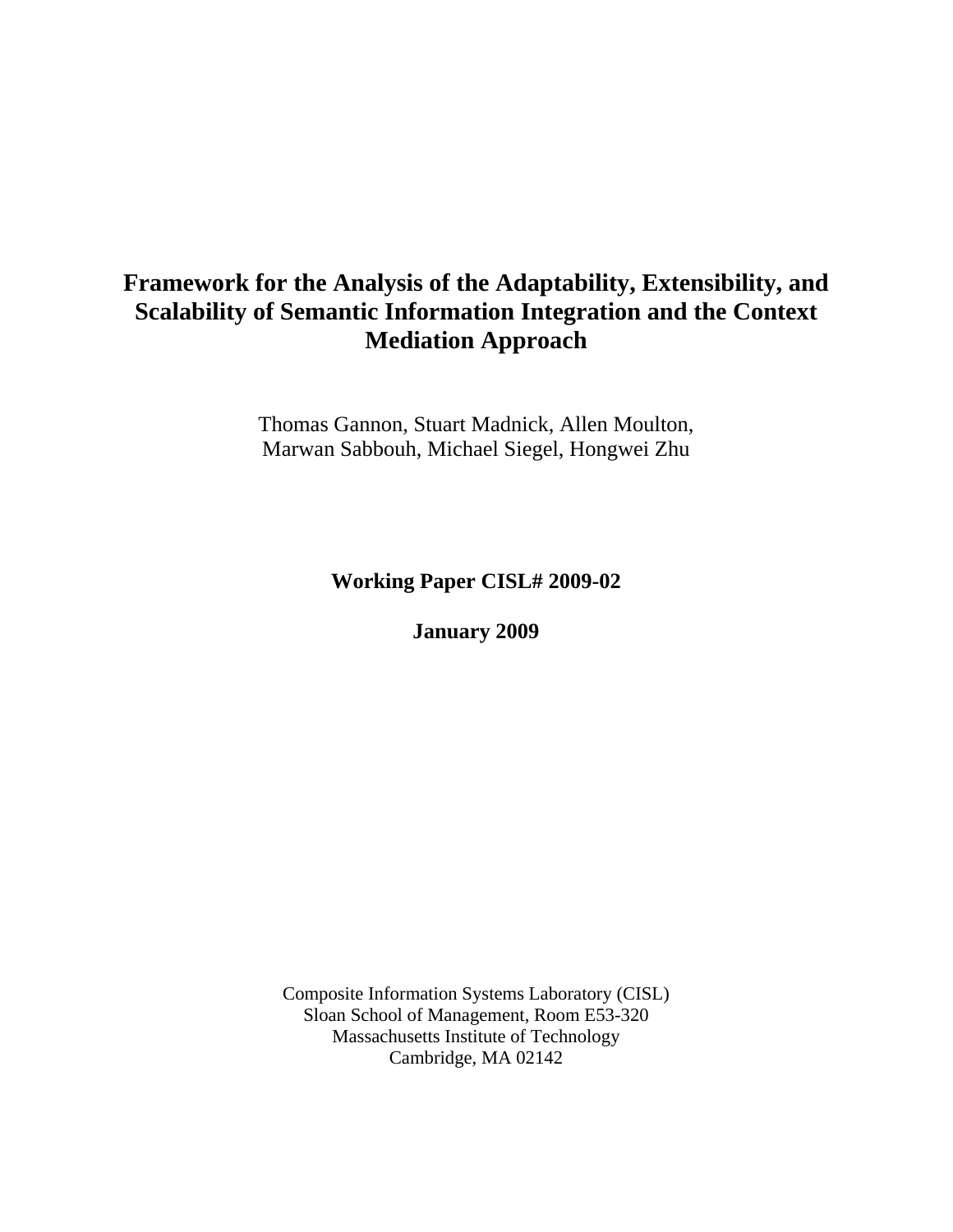# **Framework for the Analysis of the Adaptability, Extensibility, and Scalability of Semantic Information Integration and the Context Mediation Approach**

Thomas Gannon MITRE Corporation tgannon@mitre.org

Michael Siegel MIT Sloan School of Management msiegel@mit.edu

Stuart Madnick MIT Sloan School of Management & MIT School of Engineering smadnick@mit.edu

> Marwan Sabbouh MITRE Corporation ms@mitre.org

Allen Moulton MIT Sloan School of Management amoulton@mit.edu

Hongwei Zhu Old Dominion University hzhu@odu.edu

#### **Abstract**

*Technological advances such as Service Oriented Architecture (SOA) have increased the feasibility and importance of effectively integrating information from an ever widening number of systems within and across enterprises. A key difficulty of achieving this goal comes from the pervasive heterogeneity in all levels of information systems. A robust solution to this problem needs to be adaptable, extensible, and scalable. In this paper, we identify the deficiencies of traditional semantic integration approaches. The COntext INterchange (COIN) approach overcomes these deficiencies by declaratively representing data semantics and using a mediator to create the necessary conversion programs from a small number of conversion rules. The capabilities of COIN is demonstrated using an example with 150 data sources, where COIN can automatically generate the over 22,000 conversion programs needed to enable semantic interoperability using only six parametizable conversion rules. This paper presents a framework for evaluating adaptability, extensibility, and scalability of semantic integration approaches. The application of the framework is demonstrated with a systematic evaluation of COIN and other commonly practiced approaches.*

## **1. Introduction**

 In the report, "Making the Nation Safer", the National Research Council [17] found that "Although there are many private and public databases that contain information potentially relevant to counter terrorism programs, they lack the necessary context definitions (i.e., metadata) and access tools to enable

interoperation with other databases and the extraction of meaningful and timely information." Despite the fact that nearly 30% of IT dollars are spent on Enterprise Information Integration (EII), organizations are still plagued by the lack of effective integration and interoperation. NIST found that lack of interoperability costs the U.S. capital facilities industry \$15.8 billion per year [8]. As society and enterprises become increasingly information intensive and the web continues to grow in the range and number of sources, semantic information integration is critical for effective exchange and utilization of valuable information. A viable solution to large scale integration has to be adaptable, extensible, and scalable.

 Technologies already exist to overcome heterogeneity in hardware, software, and syntax used in different systems (e.g., the ODBC standard, XMLbased standards, web services and SOA-Service Oriented Architectures.) While these capabilities are essential to information integration, they do not address the issue of heterogeneous data semantics that exist both within and across enterprises. The data receiver still needs to reconcile semantic differences such as converting pounds and ounces into kilograms, or vice versa, depending on how the receiver wants to interpret the data. Hand-coding such conversions is only manageable on a small scale; alternative solutions are needed as the number of systems and the complexity of each system increase.

 There have been significant efforts devoted to developing robust semantic integration solutions [20], such as the COntext INterchange (COIN) approach [2,6,10,11]. However, it is not until recently that attention is paid on evaluating the robustness of various solutions. Two frameworks are provided in [4]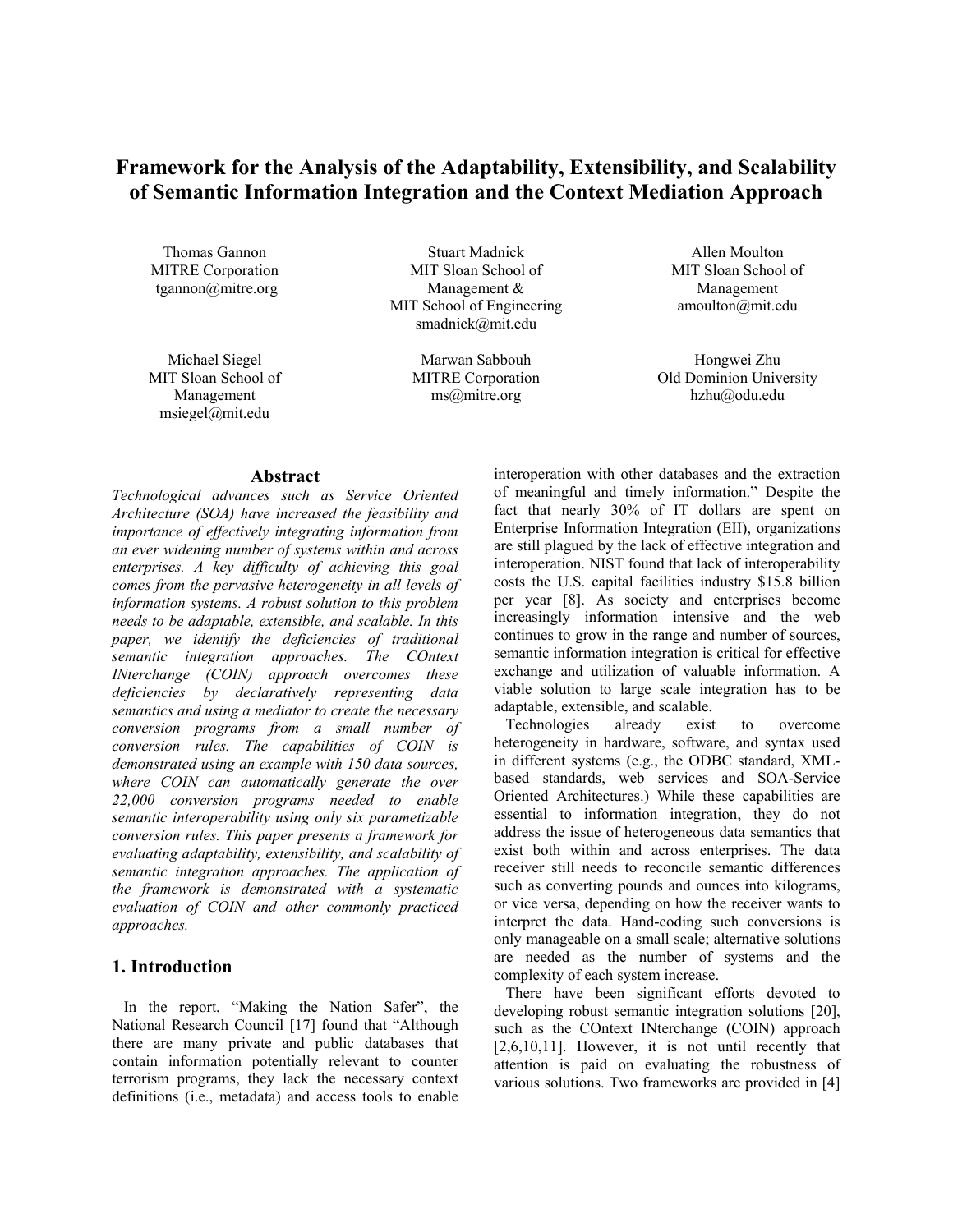and [12] to evaluate the capability of a solution. Each framework consists of scenarios with a range of heterogeneous sources and a set of testing queries to see if an integration solution can correctly answer the queries. Neither framework provides criteria for evaluating other important properties of a solution, e.g., adaptability, extensibility, and scalability. These properties, or rather these terms, appear frequently in works that describe certain integration approaches, but they are often used informally. For example, a comparative analysis is given in [14] to compare several integration approaches; certain misinterpretations exist because of a lack of a uniform framework to evaluate these properties.

 In contrast, in this paper, we will provide a framework for evaluating adaptability, extensibility, and scalability of semantic integration solutions, and to use the framework to evaluate the COIN approach and several commonly practiced approaches.

## **2. Examples and Challenges of Intelligence Information Integration**

 As a motivating example, let us consider intelligence information which is usually gathered by different agencies in multiple countries. Since no single agency is expected to have complete information, integration is necessary to perform various intelligence analyses, including basic questions such as "who did what, where, and when". Significant challenges exist when different agencies organize and report information using different conventions. We illustrate the challenges using several examples from the counterterrorism domain. Similar issues exist in most other application domains where information integration is required, especially if heterogeneous semi-structured web sources are involved.

 **Person Identification**: Identifying a person in a corporate database can be as simple as assigning a unique identification number, e.g., employee\_id, for each person. This cannot be easily done across multiple agencies. Other attributes of a person are often used to help identify the records related to the person in different data sources.

 Name of a person is a good candidate attribute, but different sources may record names differently, e.g., "William Smith" in one source and "Bill Smith" in another. Name spelling becomes more complicated when a foreign name is translated into English. For example, the Arabic name يفاذق has been shown to have over 60 romanizations including: Gadaffi, Gaddafi, Gathafi, Kadafi, Kaddafi, Khadafy, Qadhafi, and Qathafi. There are numerous romanization and

transliteration standards. But different agencies may choose different standards.

 Other attributes such as weight and height of a person can be used conjunctively to help with identification matching. Again, different agencies may choose different standards for these attributes, e.g., a British agency may report weight in stones, while a U.S. agency might use pounds and a German agency might use kilograms. Similarly, these agencies may use feet, inches, and centimeters, respectively, for height.

It would be impossible to perform any useful intelligence analysis when the information from different sources is put together without reconciling these differences. To illustrate the difficulties, consider three records from three different sources shown in Table 1.

**Table 1. Data from three different sources** 

| <b>Source</b>      |                          | Name   Weight   Height   Place   Time |      |                             | Event   |
|--------------------|--------------------------|---------------------------------------|------|-----------------------------|---------|
| UK                 | Gadaffi <sup>12.14</sup> |                                       | 5.67 | London 12/11/2004 Plane     |         |
|                    |                          |                                       |      | 13:15                       | arrives |
| US                 | Kadafi 170               |                                       | 68   | London $11/15/2004$ Meeting |         |
|                    |                          |                                       |      | 19:30                       |         |
| Germany Qadhafi 77 |                          |                                       | 173  | Vienna 12/11/2004 Plane     |         |
|                    |                          |                                       |      | 11:30                       | departs |

 In their present form, the three records apparently refer to three different people. However, an important pattern will be revealed when the data from different sources are transformed into a uniform standard. For example, if the three records are converted to the standard used by the U.S. agency, we can relate the three records to the same person because after the conversion, the three records have the same Name, Weight and Height (e.g., 12.14 stones is equal to 179 lbs or 77 kg), and discover a pattern that a person named Kadafi, who weighs 170 lbs and measures 68 inches high, flew from Vienna to London on November 12, 2004 and later on November 15, 2004 had a meeting.

 **Location Representation:** Location information is often represented using place names, codes, and various geographic coordinates. Place names are not unique. A search for Cambridge at Weather.com returns eight cities located in Canada, UK, and U.S. Thus it is necessary to qualify a place name with other place names at different geographical granularities, e.g., Cambridge, MA, US or Cambridge, Ontario, CA. Here, country codes are used to indicate the country in which the city is located. Although country codes are compact and can eliminate problems with spelling and translation of country names, the same code sometimes represents different countries in different standards. The frequently used standards include the FIPS 2 character alpha codes and the ISO3166 2-character alpha codes, 3-character alpha codes, and 3-digit numeric codes. Confusions will arise when different agencies use different coding standards. For example,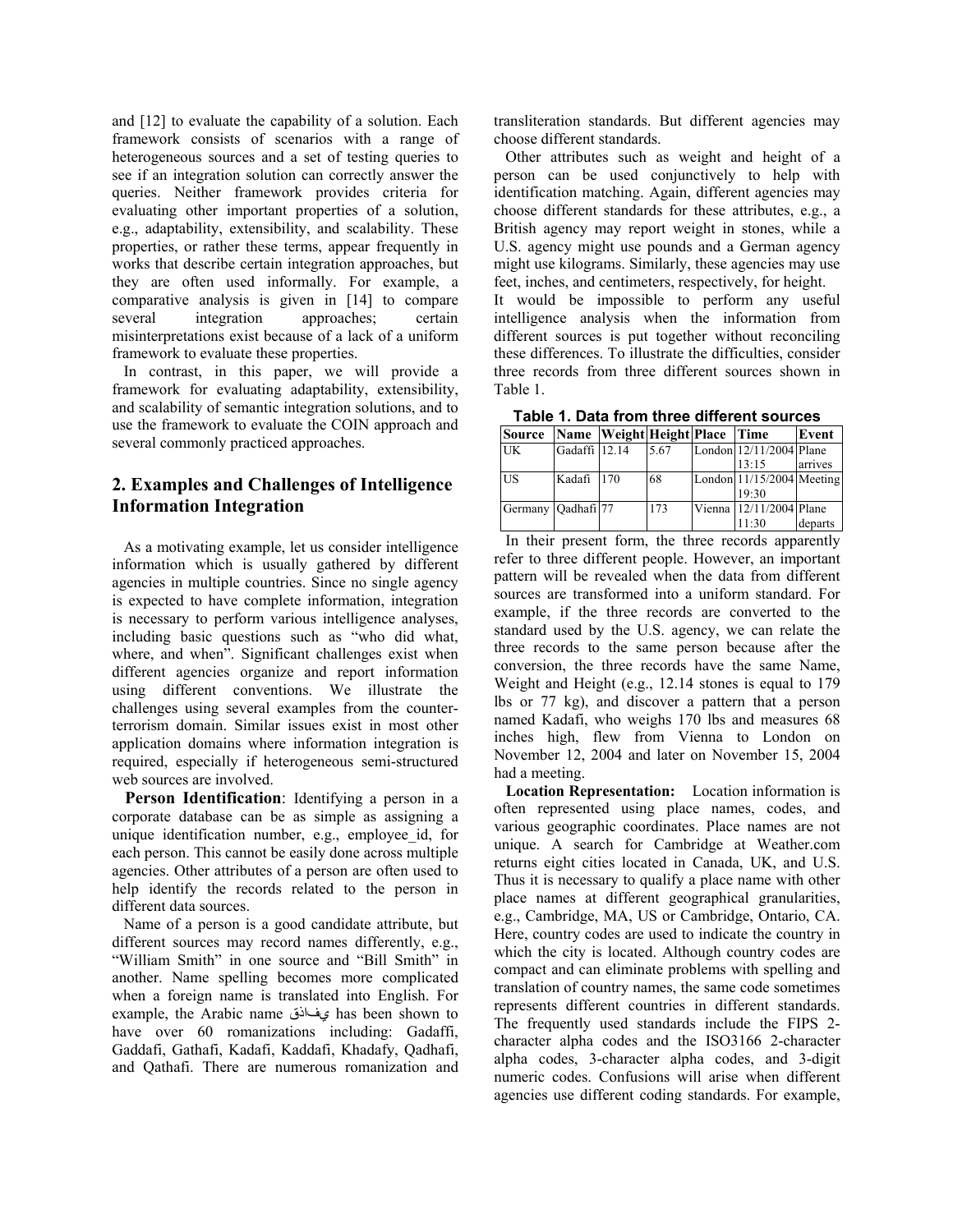"explosion heard in the capital of BG" – is it in Bulgaria (if ISO 3166 2-charcter alpha code was used) or in Bangladesh (if FIPS code was used). Similarly, BD stands for Bermuda in FIPS, while it stands for Bangladesh in ISO 3166; and BM stands for Bermuda in ISO 3166 and for Burma in FIPS.

 There are also multiple standards for airport codes. The two major ones are IATA and ICAO. For example, the code for Heathrow airport is LHR in IATA standard, EGLL in ICAO standard. A system that uses one code standard will not be able to correctly recognize an airport designated with another standard.

 One may contemplate that we should be able to identify a location by its geographical coordinate on earth. That turns out to be very complicated – there are over 40 geographic coordinate systems widely used around the world. Even within the U.S. Department of Defense (DoD) different standards are used by different branches of the armed forces, e.g., parts of the US Army and Marine Corps use the Universal Transverse Mercator (UTM) Grid and Military Grid Reference System (MGRS), while parts of the US Navy use latitude and longitude expressed in degrees, minutes and seconds, and parts of the US Air Force express them in degrees and decimal degrees. Misinterpretation of these different representations can lead to ineffective coordination in the battle field or tactic operations in the war on terror.

 **Time Representation:** The representations for other data elements could vary significantly among data sources. Time representation is particularly important for many applications. For example, date may be expressed using different calendars (e.g., besides the Gregorian calendar, there are others, such as the Jewish/Israeli calendar and Chinese/lunar calendar). Even when only the Gregorian calendar is used, year, month, and day can be arranged in different orders and using different punctuations, e.g., 11/12/2004 versus 12-11-2004, etc.

 The time of day values can be at GMT time or local time (with different conventions for how to encode the time zone), standard time or daylight savings time, using either 12-hour or 24-hour format, etc. There is considerable variety of combinations and permutations.

#### **3. Integration Scenario**

 To further illustrate the challenges of integrating information from diverse sources, let us consider a scenario that involves many of the data elements discussed earlier.

 After September 11, it became imperative that different agencies in the U.S. and among coalition countries share counter-terrorism intelligence information. Suppose there are a total of 150 such agencies, e.g., two dozen countries each having, on average, half dozen agencies (or possibly different parts of the same agency). Let us assume that the shared information consists of person name, height, weight, airport, country, geo-coordinate of location, date, and time – which, of course, is a small sample of the wide array of information actually used. To further simplify explication, we assume that person name and time data have been standardized across the sources. For the rest of the attributes different agencies may use different conventions. The varieties of these conventions are summarized in Table 2.

| ------------- |                                              |  |  |
|---------------|----------------------------------------------|--|--|
| Data Types    | Semantic varieties                           |  |  |
| Height        | 4 different units of measure: ft, in, cm, m  |  |  |
| Weight        | 3 different units of measure: lbs, kg, stone |  |  |
| Airport       | 2 different coding standards: IATA, ICAO     |  |  |
| Country       | 4 different coding standards: FIPS, ISO 2-   |  |  |
|               | Alpha, ISO 3-Alpha, ISO 3-digit              |  |  |
| Geo-          | 4 different reference systems and datum      |  |  |
| coordinate    | parameters: MGRS WGS84, BNG OGB7,            |  |  |
|               | Geodetic WGS84, UTM WGS84                    |  |  |
| Date          | 4 different formats: mm/dd/yyyy,             |  |  |
|               | dd/mm/yyyy, dd.mm.yyyy, dd-mm-yyyy.          |  |  |

**Table 2. Semantic Differences in Data Sources** 

There are a total of  $1,536$  (i.e.,  $4*3*2*4*4*4$ ) combinations from these varieties. We use the term contexts to refer to these different ways of representing and interpreting data – there are potentially 1,536 unique contexts in this scenario. Let us assume that each of the 150 data sources uses a distinct context as its data representation convention. For example, a U.S. agency may choose to use inches for height, lbs for weight, IATA code for airport, etc., while a U.K. agency may choose to use feet for height, stones for weight, ICA for airport, etc.

 An analyst from any of the 150 agencies may need information from all the other agencies to perform intelligence analysis. As shown in Table 1, when information from other agencies is not converted into the analyst's context, it will be difficult to identify important patterns. Therefore, a total of 22,350 (i.e., 150\*149) conversion programs would be required to convert data from any source's context to any other source's context, and vice versa.

 In practice, any specific analyst or analytical tool used by the analyst can have a context different from the agency's, e.g., an analyst from the CIA may use a tool that assumes height is in feet while the agency's databases use inches. Therefore, every data source and data receiver could have their own contexts, so that in reality, there can be more than 150 information exchanging entities in the 150 agencies. For explication purposes, we continue the example with the assumption that there are only 150 sources/receivers.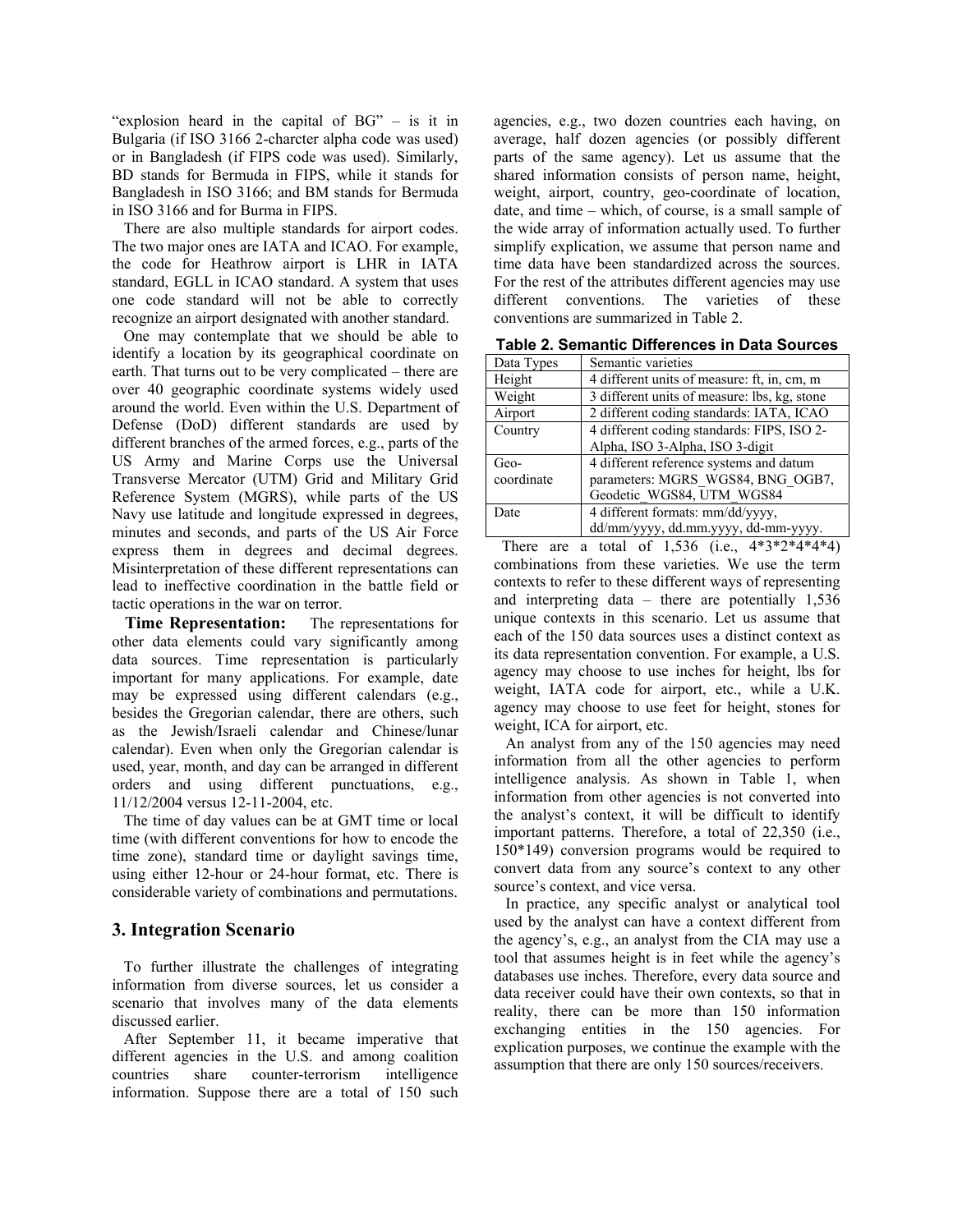Implementing tens of thousands of data conversions is not an easy task; but maintaining them to cope with changes in data sources and receiver requirements over time is even more challenging. We will describe and discuss various approaches to this problem in the next two sections.

# **4. Traditional Approaches to Achieving Semantic Interoperability**

 **Brute-force Data Conversions (BF):** The BF approach directly implements all necessary conversions in hand-coded programs. With N data sources and receivers, N(N-1) such conversions need to be implemented. When N is large, these conversions become costly to implement and difficult to maintain. The BF process is labor-intensive because many semantic differences have to be identified by humans and the conversions need to be implemented and maintained over time to account for changes in the underlying sources. This explains why nearly 70% of integration costs come from the implementation of these data conversion programs [3].

The BF approach might appear sufficiently inefficient that one might be surprised at how common it is. The reason is that conversion programs are usually written incrementally. Each individual conversion program is produced in response to a specific need. Writing "only one conversion program" does not seem like a bad idea, but over time this process leads to N(N-1) conversion programs that must be maintained.

 **Global Data Standardization (GS):** In the example, different data standards are used in the 150 agencies that need to exchange information. If they could agree on a uniform standard, e.g., standardizing height data to centimeters in all systems, all the semantic differences would disappear and there would be no need for data conversion. Unfortunately, such standardization is usually infeasible in practice for several reasons.

 Often there are legitimate needs for storing and reporting data in different forms. For example, while height in centimeters makes sense to an agent in other NATO countries such as Germany, a U.S. agent may not find it useful until it has been converted to feet and inches. Since most integration efforts involve many existing systems, agreeing to a standard often means someone has to change current implementation, which creates disincentives and makes the standard setting and enforcement process extremely difficult. This difficulty is exacerbated when the number of the data elements to be standardized is large. For example, in 1991 the DoD initiated a data administration program that attempted to standardize nearly one million data elements. By the year 2000, DoD had only managed to

register 12,000 elements, most of which were infrequently reused. After a decade of costly effort, the DoD realized its infeasibility and switched to an alternative approach to allow different communities of interest to develop their own standards [19].

 The change in approach by the DoD manifests the reality of standards development, i.e., there are often competing or otherwise co-existing standards. As seen in the examples in Section 2, there are multiple standards for airport codes and for country codes. Different systems can potentially choose different standards to implement. Thus, in most cases, we cannot hope that semantic differences will be completely standardized away; data conversion is inevitable.

 **Interchange Standardization (IS):** The data exchange parties sometimes can agree on the format of what is to be exchanged, i.e., standardizing a set of concepts as well as interchange formats. The underlying systems do not need store the data according to the standard; it suffices as long as each data sender generates the data according to the standard. Thus each system still maintains its own autonomy. This is different from the global data standardization, where all systems must store data according to a global standard. With N parties exchanging information, the Interchange Standardization approach requires 2N conversions. This is a significant improvement over the brute-force approach that might need to implement conversions between every pair of systems.

 This approach has been used for various business transactions, e.g., EDI and various B2B trading standards. In the military setting, the U.S. Message Text Format (MTF) and its NATO equivalent, Allied Data Publication-3, have over 350 standard messages that support a wide range of military operations. This standard has been used for over 50 years and currently an XML version is being developed [16]. As a recent example, the DoD standardized the exchange format of weather related data, which consists of about 1,000 attributes. This standard has been successfully used by several systems that exchange weather data [19]. Similarly, the XML-based Cursor-On-Target (COT) standard, which consists of 3 entities and 13 attributes, has been used successfully by over 40 systems to exchange targeting information [19]. The U.S. Army also succeeded in rapidly integrating a dozen diverse stovepipe battlefield systems using limited scope XML-based interchange standards [9].

 Although the IS approach has certain advantages, e.g., local autonomy and a smaller number of conversions required, it also has serious limitations. First, all parties have to have a clear understanding about the domain, decide what data elements should go into the standard, and reach an agreement on the data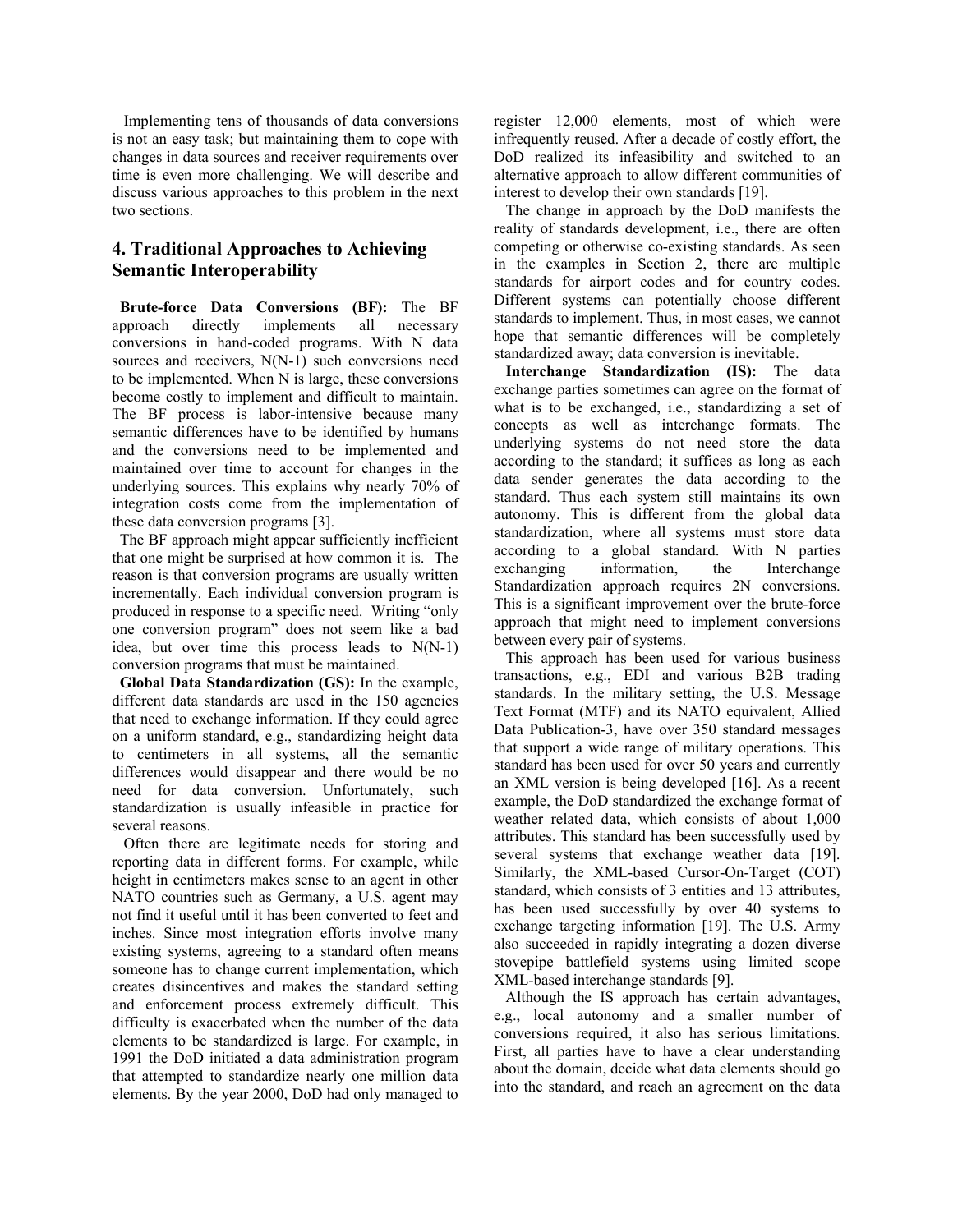format. This can be costly and time consuming. It took the DoD five years to standardize the weather data interchange format. Furthermore, in many cases it is difficult to foresee what data needs to be exchanged or changes to requirements over time, which makes it inappropriate to have a fixed standard. When the significant information is not specified in the standard, ad-hoc conversions have to be implemented. Lastly, any change to the interchange standard affects all systems and the existing conversion programs.

 **Summary of Traditional Approaches**: Each of the three traditional approaches has certain drawbacks that make them inappropriate for integrating information from a large number of data sources. These weaknesses are summarized below:

- Brute-force data conversions (BF): requires a large number of hand-written conversions that are difficult to maintain;
- Global Data Standardization (GS): it is costly and sometimes impossible to develop a global standard. In addition to legitimate reasons of having multiple standards, there are technological difficulties and organizational resistance for a single standard;
- Interchange Standardization (IS): the standard is static, only suitable for routine data sharing and it still requires a large number of hand-written conversions.

 In addition, these approaches lack flexibility to adapt to changes because the data semantics is hard-coded in the conversions for BF, in the standard in GS, and in both the conversions and the standard in the case of IS. A suitable approach needs to overcome these shortcomings. In the next section, we will discuss such an approach that automates code generation for conversions and requires no data standardization.

#### **5. Ontology-based Context Mediation**

Most of the shortcomings of the traditional approaches can be overcome by declaratively describing data semantics and separating knowledge representation from conversion implementation. There have been a number of research projects that utilize ontology to represent data semantics and to facilitate reconciliation of semantic differences [20]. Since an ontology is essentially an agreement on conceptual models, approaches that require a single, i.e. global, ontology have shortcomings similar to the data standardization approach. Therefore it is desirable to lower or eliminate the reliance on reaching a global agreement on the details of every data element. In the following, we introduce the COntext INterchange (COIN) [2,6,10,11] approach, which allows each data source and receiver to describe its local ontology using a common language and also provides reasoning service

to automatically detect and reconcile semantic differences.

#### **5.1 The COIN Approach**

 The COIN approach consists of a deductive objectoriented data model for knowledge representation, a general purpose mediation reasoning service module that determines semantic differences between sources and receivers and generates a mediated query to reconcile them, and a query processor that optimizes and executes the mediated query to retrieve and transform data into user context (see Figure 1).



#### **Figure 1. Architecture of COIN System**

 The COIN knowledge representation consists of three components. An ontology is used to capture common concepts and their relationships such as one concept being a property (i.e., attribute) or a subconcept (i.e., is a relationship) of another. A concept is roughly equivalent to a class in object-oriented models and entity type in Entity-Relationship conceptual models. Each concept may have one or more modifiers as a special kind of property to explicitly represent specializations of the concept in the sources and receivers. We call the collection of declarative specifications of modifier values context. For each modifier, a rule or a set of rules are used to specify the conversions between different values of the modifier. The semantic mappings establish the correspondence between data elements in the sources and the concepts in the ontology. These components are expressed in the object-oriented deductive language F-Logic [15], which can be translated into Horn logic expressions that we use internally, or Web Ontology Language (OWL) and RuleML intended for the Semantic Web.

 The core component in the mediation service module is the COIN mediator implemented in abductive constraint logic programming [13], where constraints are concurrently solved using Constraint Handling Rules (CHR) [7]. The mediator takes a user query and produces a set of mediated queries (MQs) that resolve semantic differences. This is accomplished by first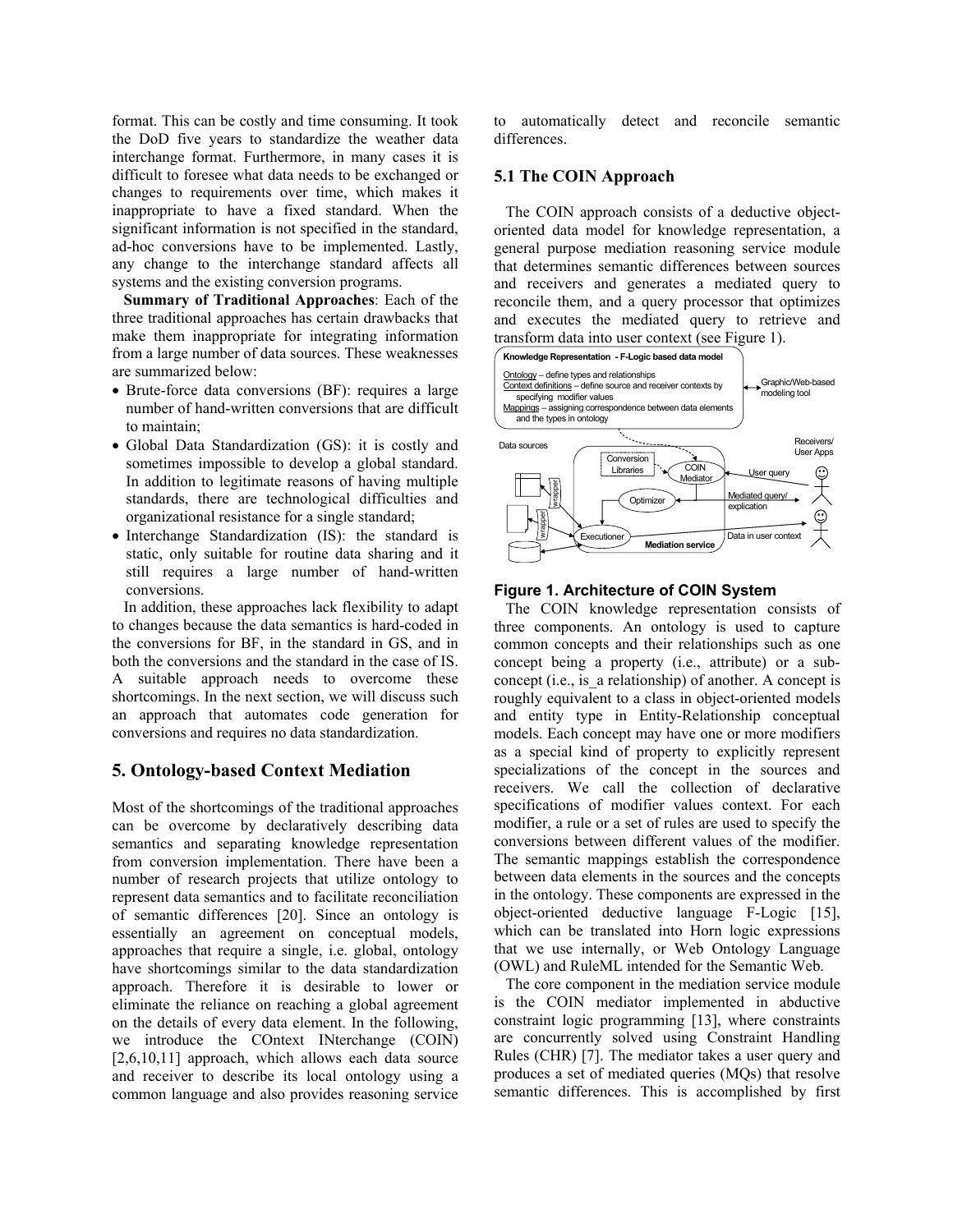translating the user query into a Datalog query and using the encoded knowledge to derive the MQs that incorporate necessary conversions from source contexts to receiver context. The query processor optimizes the MQs using a simple cost model and the information on source capabilities, obtains the data, performs the conversions, and returns the final datasets to the user.

 Within the COIN approach, the users are not burdened with the diverse and changing semantics in data sources, all of which are recorded in the knowledge representation component and are automatically taken into account by the mediator. Adding or removing a data source is accomplished by adding and removing declarations, which does not require any changes to the mediator or query processor – they will use the new knowledge to produce the new correct conversion programs, as needed.

#### **5.2 Information Integration using COIN**

 To apply COIN to the intelligence information integration scenario, none of the agencies need to change their current systems; they only need to record their context definitions by using the terms in a shared ontology. An excerpt of the ontology is shown in Figure 2.





 In the ontology, concepts, i.e., types, are in rectangular boxes. There is a special type called basic, which has no modifier and serves as the parent of all the other types. We do not show the is\_a relationship between the type basic and the rest of the types to avoid cluttering the graph. The shared ontology is completely different from a data standard in that it only contains basic concepts and their relationships, which are much easier to agree on than the representations of the types that are usually specified in a data standard. For example, the ontology only states that a person has weight, keeping silent about in what unit the weight should be. With this ontology, each data source and receiver can define their local ontologies by specifying modifier values to obtain desired specializations to the common types, e.g., specializing "weight" to "weight in lbs." These specifications are called context definitions.

| Modifier          | <b>USA</b> context | UK context         |                    | <b>NATO</b> context Analyst context |
|-------------------|--------------------|--------------------|--------------------|-------------------------------------|
| dateFormat        | mm/dd/yyyy         | dd/mm/yyyy         | dd.mm.yyyy         | dd-mm-yyyy                          |
| ctryCodeStd       | <b>FIPS</b>        | ISO3166<br>2-alpha | ISO3166<br>3-digit | ISO3166<br>3-alpha                  |
| aptSymType        | <b>IATA</b>        | ICAO               | <b>ICAO</b>        | <b>IATA</b>                         |
| geoCoordCodeWGS84 | MGRS-              | BNG-OGB7           | Geodetic-<br>WGS84 | UTM-WGS84                           |
| lengthUnit        | inches             | feet               | cm                 | m                                   |
| weightUnit        | pounds             | stones             | Kg                 | kg                                  |

**Table 3. Example contexts** 

 Table 3 shows four example contexts that will be used later for a demonstration.

 Both the ontology and the context definitions are declaratively defined and can be manipulated using graphic tools. Using the internal representation, the following F-Logic formula states that in context *c\_USA* the weight unit is *lb*:

 $\forall X : weight \exists Y : basic \vdash$ 

 $\forall X : weightUnit(c \text{ } USA) \rightarrow Y \land Y \text{ } value(c \text{ } USA) \rightarrow 'lb'.$ 

 The modifiers of a type are represented as methods of the type. The value method returns a value in the context specified by the parameter. This method is implemented by the mediator to compare the modifier values between the source context and the receiver context; if they are different, conversions are introduced to reconcile the differences.

 Conversions are defined for each modifier between different modifier values; they are called component conversions. The mediator automatically composes a composite conversion using the component conversions defined for relevant modifiers to reconcile all semantic differences involved in a user query. In many practical cases, a component conversion can be parameterized to convert from any given context to any other given context for that modifier. For example, the following internal component conversion definition converts between any two contexts of weight units (a user-friendly interface can be used to define conversions):

$$
\forall X : weight \vdash
$$

conv  $(F, T, R) \wedge F = C_f \wedge T = C_t \wedge R[value(C2) \rightarrow r] \wedge v = u * r$ .  $X[weightUnit(CI) \rightarrow C_f] \land X[weightUnit(C2) \rightarrow C_f] \land$ <br>
unit conv  $(F, T, R) \land F = C_f \land T = C_f \land R[value(C2) \rightarrow r] \land v = u * r$  $[*cvt*(*weightUnit*, *C*2)*@*, *c*1, *u* \rightarrow *v*]$  $X[weightUnit(C1) \rightarrow C_f \mid \wedge X[weightUnit(C2) \rightarrow C$  $X$ [*cvt*(*weightUnit*, *C*2) $@$   $c1$ ,  $u \rightarrow v$ *X* : weight  $\vdash$ <br>*X*  $[\text{cvt}(\text{weightUnit}, C2) \textcircled{a} \text{cl}, u \rightarrow v] \leftarrow$  $f \cap A$  [weight  $Out(C2) \rightarrow C$ <sub>*t*</sub><br>  $f^{-2}C_2$ <br>  $f = C_f \land T = C_t \land R[value(C)]$  $\wedge$  F = C<sub>f</sub>  $\wedge$  T = C<sub>f</sub>  $\wedge$  R[value(C2)  $\rightarrow$  r]  $\wedge$  v =  $\rightarrow$   $C_f$   $\land$   $X[weightUnit(C2) \rightarrow C_f$   $\land$ 

 Once all contexts are defined and the component conversions for each modifier are specified, a receiver in any context can query any data source in other context as if they were in the same context. The mediator automatically recognizes context differences and dynamically composes a conversion using the component conversions.

 We will demonstrate the key features of COIN using the intelligence information integration scenario. In Figure 3 we show the mediation of a query to two intelligence data sources, one in the USA context, the other in the UK context. In addition to converting data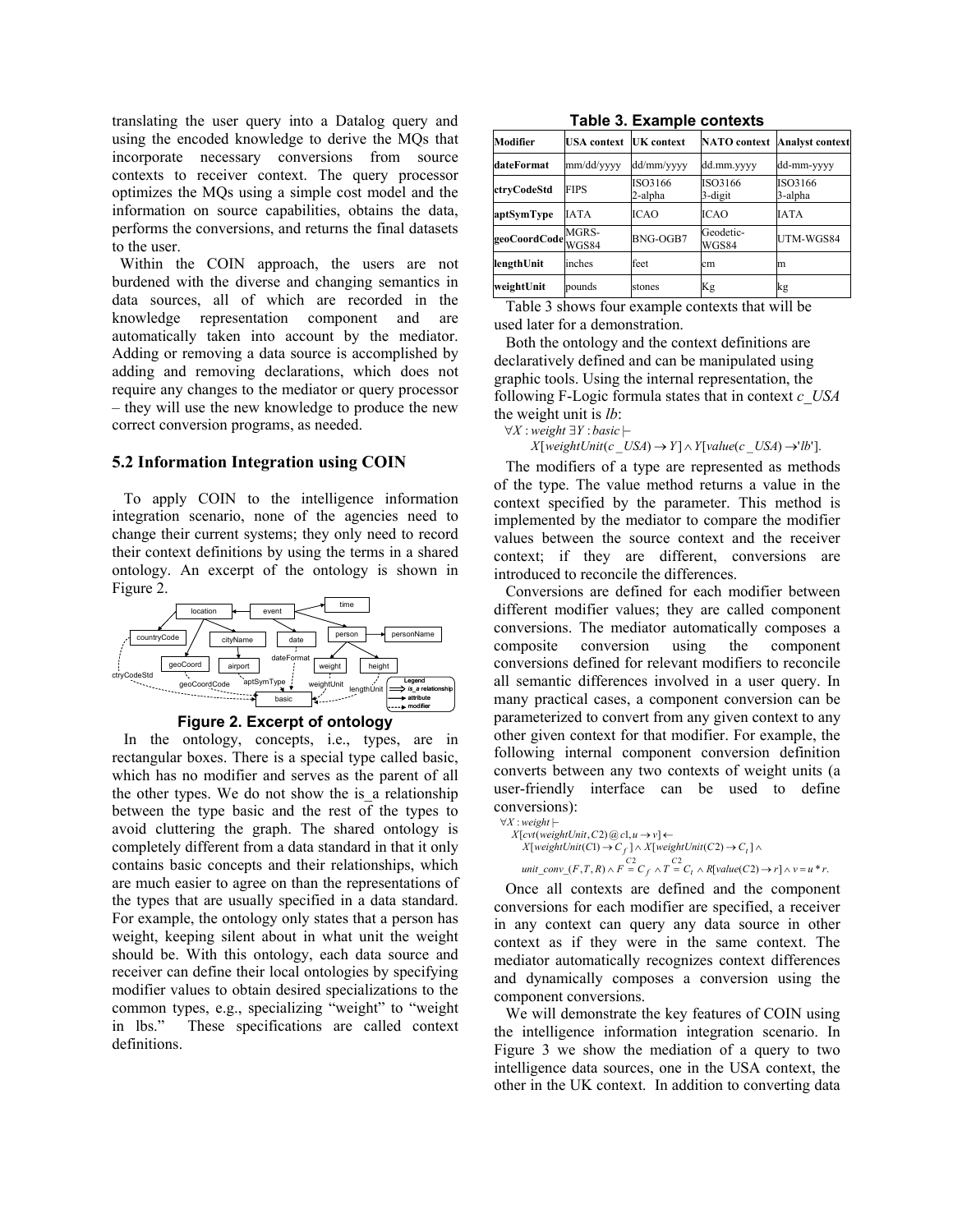from different contexts into the desired context, the mediator also has explication tools such as reporting detected semantic differences and generating mediated queries as intensional answers to the original query. For example, when the receiver in the Analyst context issues the following query to combine data from two sources:

```
select personName, height, weight, 
geoCoord, cityName, airport, countryCode, 
eventDate, eventType from cti_reports_UK 
union 
select personName, height, weight, 
geoCoord, cityName, airport, countryCode, 
eventDate, eventType from 
cti reports USA;
```
at the Conflict Detection stage, the mediator reports all detected semantic differences as shown in Table 4.

 The first table in Table 4 displays the semantic difference between the UK context and the Analyst context, while the second table shows the differences between the USA context and the Analyst context. Comparing the detected differences here with those summarized in Table 3 indicates that all semantic differences are correctly identified. For example, weight is expressed in stones in the UK context while it is in kg in the Analyst context; because both the USA context and the Analyst context use the same airport code standard, the airport code difference shown in the first table does not appear in the second table. In fact, for the same query, if the desired context is USA context, the second table will be empty.

**Table 4. Semantic differences detected by mediator**

| <b>SemanticType</b> | Modifier     | in source context target context              | Modifier value Modifier value in    |
|---------------------|--------------|-----------------------------------------------|-------------------------------------|
| eventDate           | dateFmt      | $c$ UK :<br>European Style / American Style - | $ c \text{ Analyst}:$               |
| countryCode         | ctryCodeStd  | $ c \t{UK}:$<br>ISO3166A2                     | $\ c \text{ Analyst}:$<br>ISO3166A3 |
| airportCode         | aptSymType   | $c$ UK : ICAO                                 | $\ c \text{ Analyst}: IATA$         |
| geoCoord            | geoCoordCode | $c$ UK : BNG-<br>OGB7                         | c Analyst : UTM-<br>WGS84           |
| Weight              | weightUnit   | $ c \text{ UK}: \text{stone}$                 | $ c \text{ Analyst}:$ kg            |
| Height              | lengthUnit   | $c$ _UK : ft                                  | $c$ _Analyst: m                     |

(a) Differences between UK and Analysts contexts

| <b>SemanticType</b> | Modifier     | Modifier value in<br>source context | Modifier value in<br>target context       |
|---------------------|--------------|-------------------------------------|-------------------------------------------|
| eventDate           | dateFmt      | $c$ USA :<br>American Style /       | $ c \text{ Analyst}:$<br>American Style - |
| countryCode         | ctryCodeStd  | $ c$ USA : FIPS                     | $ c \text{ Analyst}:$<br>ISO3166A3        |
| geoCoord            | geoCoordCode | $ c$ _USA : MGRS-<br>WGS84          | $ c \text{ Analyst}: UTM-$<br>WGS84       |
| weight              | weightUnit   | $ c$ USA : lb                       | $ c \text{ Analyst}:$ kg                  |
| height              | lengthUnit   | $\mathbf c$ USA : in                | $ c \text{ Analyst}: m$                   |

(b) Differences between USA and Analyst contexts

 The mediated query in the internal Datalog syntax is shown in Figure 3. All semantic differences shown in Table 4 are reconciled by the conversions automatically composed by the mediator. For example, the unit of measure difference for weight between UK context and the Analyst context is reconciled by using the unit conv conversion function, which returns a conversion ratio (V15 indicated by a rectangle). The weight value in UK is V14 (indicated by an oval), which is multiplied by the conversion ratio to obtain V24 (in double-lined rectangle), which is kg as desired by the Analyst. Other semantic differences are reconciled similarly.

| Eiguro 2 Modiatod guaru                                                                                                                                                                                                                                                                                                                                                                              |
|------------------------------------------------------------------------------------------------------------------------------------------------------------------------------------------------------------------------------------------------------------------------------------------------------------------------------------------------------------------------------------------------------|
| 'V23' is 'V14' * 'V15',<br>unit conv("lb", "kq", 'V13'),<br>'V22' is 'V12' * 'V13',<br>cti geoTran convert2("geodetic-WGS84-X", 'V11', "MGRS-WGS84-X", 'V21'),<br>cti ctrycode('V10', 'V9', 'V8', 'V18', 'V7'),<br>datexform('V6', "American Style /", 'V17', "American Style -"),<br>cti reports USA('V5', 'V4', 'V9', 'V20', 'V19', 'V3', 'V11', 'V24',<br>'V14', 'V12', 'V16', 'V6', 'V2', 'V1'). |
| answer('V24', 'V23', 'V22', 'V21', 'V20', 'V19', 'V18', 'V17', 'V16'):-<br>unit conv("in", "m", 'V15'),                                                                                                                                                                                                                                                                                              |
| airporticao ('V12', 'V21', 'V11'),<br>cti ctrycode('V10', 'V9', 'V8', 'V20', 'V7'),<br>datexform('V6', "European Style /", 'V19', "American Style -"),<br>cti reports UK('V5', 'V4', 'V8', 'V22', 'V12', 'V3', 'V13', 'V26',<br>'V16', (V14'), 'V18', 'V6', 'V2', 'V1').                                                                                                                             |
| , v15' <mark>), unit_</mark> conv ("stone", "kg", <mark>!</mark> 'V15')_<br>$\vert \vert$ 'V24' is (V14')* 'V15',<br>cti geoTran convert2("BNG-OGB7-X", 'V13', "MGRS-WGS84-X", 'V23'),                                                                                                                                                                                                               |
| unit conv("ft", "m", 'V17'),<br>'V25' is 'V16' * 'V17',                                                                                                                                                                                                                                                                                                                                              |
| answer('V26', 'V25', <mark>'V24'</mark> , 'V23', 'V22', 'V21', 'V20', 'V19', 'V18'):-                                                                                                                                                                                                                                                                                                                |

**Figure 3. Mediated query** 

 When the same query is issued by a receiver in other contexts, the appropriate mediated query will be generated accordingly. For example, Figure 4 shows the mediated query when the desired context is USA. Note that first sub-query now consists of necessary conversions between the UK context and USA context, e.g., weight conversion converts from stone to lb. The second sub-query does not include any conversion at all, because the source is already in the receiver context.

```
answer('V26', 'V25', 'V24', 'V23', 'V22', 'V21', 'V20', 'V19', 'V18'):-<br>unit_conv("ft", "in", 'V17'),<br>'V25' is 'V16' * 'V17',
unit_conv("stone", "lb", 'V15'),<br>'V24' is 'V14' * 'V15',<br>cti_geoTran_convert2("BNG-OGB7-X", 'V13', "geodetic-WGS84-X", 'V23'),<br>airporticao('V12', 'V21', 'V11'),<br>cti_ctrycode('V10', 'V20', 'V9', 'V8', 'V7'),<br>datexform('V6',
```
answer('V14', 'V13', 'V12', 'V11', 'V10', 'V9', 'V8', 'V7', 'V6'):-<br>cti\_reports\_USA('V5', 'V4', 'V8', 'V10', 'V9', 'V3', 'V1', 'V14',<br>'V13', 'V12', 'V6', 'V7', 'V2', 'V1').

#### **Figure 4. Mediated query when receiver is in USA context**

 We have shown with this example how the COIN approach overcomes the shortcomings of traditional approaches. That is, with COIN, the sources are not required to make any change or commit to any standard; they only need to record data semantics declaratively. Only a small number of component conversions need to be defined declaratively, which are used by the mediator to compose necessary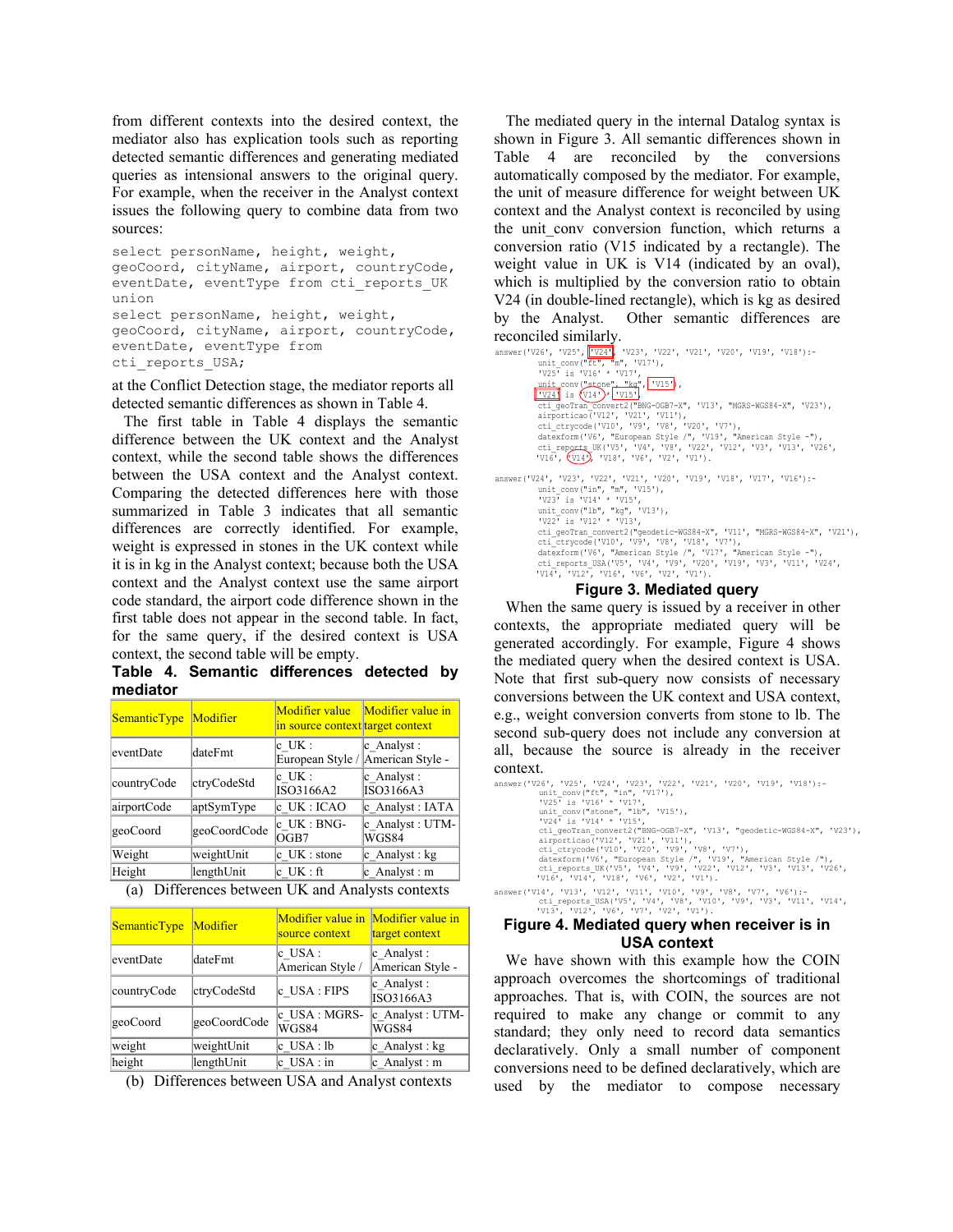conversions automatically. Changes in the sources can be accommodated by updating context definitions, no hand-written code need to be maintained. These features will be discussed further in the next section.

# **6. Framework for Analyzing Adaptability, Extensibility, and Scalability**

 The framework presented here is an extension to the preliminary work reported in [22]. It is motivated by [18] and based on an observation of necessary tasks involved to enable semantic interoperation. We categorize the tasks into three main categories:

- *Knowledge acquisition*: to acquire knowledge about all systems engaging in information exchange.
- *Implementation*: to encode the acquired knowledge, and implement necessary conversions as a set of instructions on how to reconcile semantic differences between systems.
- *Execution*: to fulfill a given information exchange task by determining and executing all necessary conversions to obtain data instances.

 This task breakdown allows us to separate two aspects that need to be considered when evaluating semantic integration approaches. One concerns human efforts involved, the other concerns the performance of the software algorithm. Intuitively, the two aspects distinguish between "how hard humans have to work" and "how hard computers have to work" to achieve semantic interoperability. Tradeoffs can be made between "human efforts" and "computer efforts". For example, the global standard approach requires all systems implement the standard, in which case all systems are semantically interoperable by design. With this approach, most of the work is upfront human effort on developing and implementing the standard.

 A set of criteria can be developed to evaluate different approaches for each task. By far the second task, i.e., implementation, is the most labor-intensive and requires significant amount of human efforts, so our framework will focus on assessing human efforts involved in carrying out the second task. The evaluation criteria consider three properties:

- *Adaptability* is the capability of accommodating changes, such as semantic changes within a data source with minimal effort.
- *Extensibility* is the capability of adding (or removing) data sources with minimal effort.
- *Scalability* refers to the capability of achieving and maintaining semantic interoperability with the amount of effort not growing dramatically with the number of participating sources and receivers.

 Although a direct measurement of human efforts involved can be obtained through experiments, it will be costly to set up such experiments appropriately to reliably test different integration solutions. We take an alternative analytical approach that indirectly measures human efforts using the number of conversion programs to be manually developed, and maintained over time, as a proxy:

- *Adaptability*: number of conversions to be updated when data semantics changes.
- *Extensibility*: number of conversions to be added (or removed) when a source is added (or removed).
- *Scalability*: number of conversions needed for semantic interoperability among all sources and receivers.

 The global standard approach eliminates the need for writing conversions, thus we will provide general discussions about its properties instead of using the proxy measurements. In the preceding discussions we used the term conversion quite loosely. To be more precise, we distinguish four types of conversion:

- a *component conversion* is defined for a modifier between two modifier values in the COIN approach; it reconciles one aspect of semantic differences of a single data type (e.g., a conversion that only reconciles differences in unit of weight);
- a *compound conversion* reconciles all aspects of semantic differences of a single data type (e.g., suppose that aside from weightUnit modifier, type weight also has a modifier to represent different scale factors in different contexts, a compound conversion reconciles differences in all aspects of weight, i.e., weight unit as well as scale factor);
- a *composite conversion* combines multiple component conversions to reconcile the semantic differences of all data types involved in a specific user query, which may access multiple data sources (e.g., a conversion that reconciles differences in weight, height, and geo-coordinate, supposing these data types are requested in a user query); and
- a *comprehensive conversion* reconciles the semantic differences of all data types in two sources or between a source and an interchange standard (e.g., a conversion that reconciles the differences in all data types of two systems, which could have dozens or even hundreds of data types).

 Conceptually, a conversion of a latter type consists of multiple conversions of preceding types in the order shown above. Thus, when a conversion is implemented by writing code manually, on average it takes more human efforts for a latter type than for a previous type. In the next subsections, we illustrate the application of this evaluation framework by analyzing the integration approaches introduced in sections 3 and 4.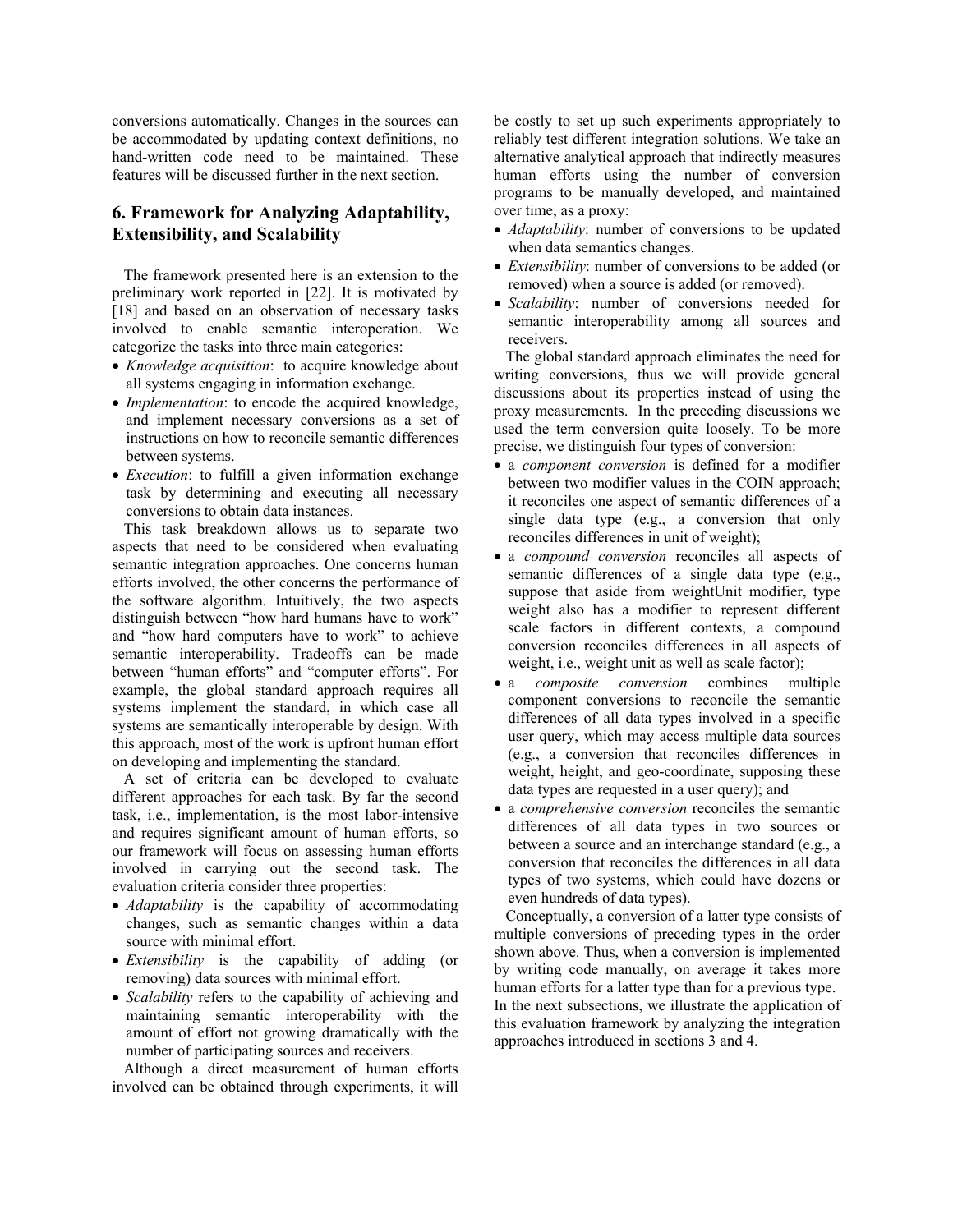#### **6.1. Adaptability and Extensibility Analysis**

 Since both adaptability and extensibility are concerned with changes, we use the term *flexibility* to collectively refer to the two properties in the ensuring discussion.

 The Brute-force (BF) data conversion approach has the least flexibility. With N sources, a change in any source would affect 2(N-1) conversion programs, i.e., N-1 conversion programs converting from the changing source to the other sources and vice versa. Adding or removing a source has similar effects.

 This problem is somewhat reduced with the Interchange Standardization (IS) approach. But it still requires re-programming to handle changes, which can be tedious and error-prone. Furthermore, when the interchange standard is changed, all the N sources need to be updated to accommodate the change. All hardwiring approaches require the reconciliation of all semantic differences to be pre-determined and implemented in conversion programs. As a result, they lack flexibility.

 The Global Data Standardization (GS) approach also lacks flexibility because any change requires agreement by all sources, which is difficult and extremely time consuming. Because it requires all systems to implement the changes, it sometimes causes disruption in operations.

 In contrast, the ontology and context based COIN approach overcomes this problem. COIN has several distinctive features:

- It only requires that the individual contexts and individual conversions between a modifier's values (e.g., how to convert between weight units) be described declaratively. Thus it is flexible to accommodate changes because updating the declarations is much simpler than rewriting conversion programs (e.g., it is merely necessary to indicate that a source now reports in kilograms instead of stones).
- The customized conversion between any pair of sources (as many conversion programs as are needed) is composed automatically by the mediator using conversions of the relevant modifiers.
- COIN is able to generate all the conversions in BF, but without the burden of someone having to manually create and keep up-to-date all the pair-wise conversion programs.
- The COIN approach also avoids the multiple or unnecessary conversions that arise from the IS approach since the conversion programs that it generates only includes the minimally required conversions, including no conversions for certain (or all) modifiers, if that is appropriate.

 As we will see from the next subsection, the COIN approach significantly reduces the number of predefined component conversions so that it can scale well when a large number of sources need to exchange information.

#### **6.2. Scalability Analysis**

 As discussed earlier, our scalability analysis will focus on the number of conversions needed in each approach. The GS approach is scalable because it does not need any conversion at all. But it is often impossible to establish a global standard in large scale integration effort. We have informally discussed the scalability of the two other traditional approaches. We will summarize them followed by a detailed analysis on the scalability of the COIN approach.

 **Scalability of BF**. With N data sources, the number of conversions for BF is  $N(N-1)$ , which is  $O(N^2)$ .

*Explanation*: Each source needs to perform translations with the other *N-1* sources; there are *N* sources, thus a total of *N(N-1)* translations need to be in place to ensure pair-wise information exchange, which is  $O(N^2)$ .

 **Scalability of IS**. With N data sources, the number of conversions for IS is *2N*, which is *O(N)*.

*Explanation*: For each source there is a conversion to the standard and another conversion from the standard to the source. There are N sources, so the total number of conversions is *2N* = *O(N).*

 **Scalability of COIN**. With *N* data sources and an ontology that has *m* modifiers with each having *ni* unique values,  $i \in [1, m]$ , the number of conversions for COIN is  $O(mn_k^2)$ , where  $n_k = \max\{n_i | i \in [1, m]\}$ ; when *m* is fixed, the number of conversions defined in COIN is  $O(n_k^2)$ .

*Explanation*: As seen earlier, conversions in COIN are defined for each modifier, not between pair-wise sources. Thus the number of conversions depends only on the variety of contexts, i.e., number of modifiers in the ontology and the number of distinct values of each modifier. In worst case, the number of conversions to

be defined is  $\sum_{i=1}^{m} n_i (n_i \sum_{i=1}^{m} n_i(n_i - 1)$ , where  $n_i$  is the number of

unique values of the  $i<sup>th</sup>$  modifier in the ontology, which is not to be confused with the number of sources; *m* is the number of modifiers. This is because in worst case for each modifier, we need to write a conversion from a value to all the other values and vice versa, so the total number of conversions for the  $i^{th}$  modifier is  $n_i(n_i-$ 1). Let  $n_k = \max(n_1, \ldots, n_m)$ . When both *m* and  $n_k$ approach infinity,  $\sum_{i=1}^{m} n_i (n_i - 1) = O(mn_k^2)$ *m*  $\sum_{i=1}^{n} n_i (n_i - 1) = O(mn)$ ; for

$$
\forall m, \sum_{i=1}^{m} n_i (n_i - 1) = O(n_k^2), \text{ as } n_k \to \infty.
$$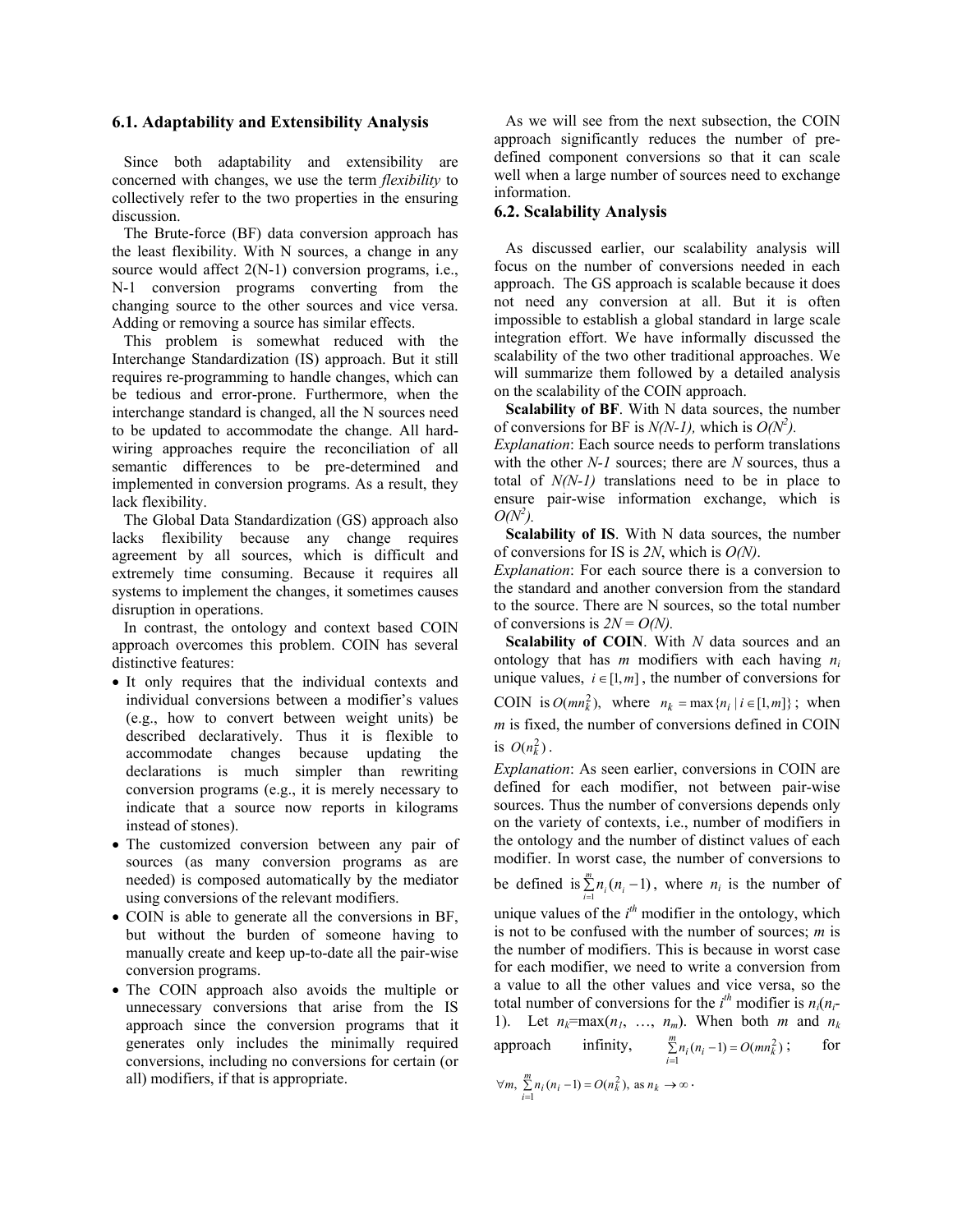However, in the intelligence information example, and in many practical cases, the conversion functions can be parameterized to convert between all values of a context modifier. For instance, the weight unit conversion given in Section 4 can convert between any two units of measure using the external relation unit conv. The conversion functions for many other modifiers are also of this nature. Thus, only 6 of these parameterized conversion functions are necessary for converting between contexts that differ in weight, height, airport code, country code, geo-coordinate, and/or date format. The COIN approach can take advantage of these general functions because the overall conversion program between any two contexts is automatically generated.

 When parameterization is impossible, we can still exploit certain relationships among component conversion functions. In cases where the set of component conversions are essentially a set of interrelated equations, COIN can generate undefined conversions using its symbolic equations solver [5,6] to reduce the number of conversion component declarations needed. Thus the number of conversion definitions for a modifier can be reduced from n(n-1) to n-1, where n is the number of unique values of the modifier, leading to:

 **Scalability of COIN (parameterization and invertible conversion).** When conversions can be parameterized, COIN requires m conversions. Otherwise, if the conversions are invertible functions,

COIN needs  $\sum_{i=1}^{m} (n_i$ *m*  $\sum_{i=1}^{m} (n_i - 1)$  conversions.

 Furthermore, declaring the contexts can be simplified since contexts can be inherited with optional overriding in COIN. This significantly reduces the number of necessary declarations. For example, we can define a context k for a country because most agencies in the same country share the same context. If an agency in the country differs from the other agencies only with regard to say, weight unit, we can define its context as  $k'$  and specify only the particular weight unit in  $k'$ ; by declaring k' as a sub-context of k, k' inherits all the other context definitions for context k. This keeps the size of the knowledge base compact when the number of sources grows. In addition, subtypes in the ontology inherit the modifiers and the conversion definitions of their parent types, which also helps keep the number of conversion component definitions small.

 Table 5 summarizes the scalability of different approaches in terms of the number of conversions that need to be specified. Even in the worst case, the COIN approach requires significantly less conversions than the BF or IS approaches.

| Table 5. Number of conversions to achieve   |  |
|---------------------------------------------|--|
| semantic interoperability among 150 sources |  |

| Approach               | General case                                                               | The scenario   |
|------------------------|----------------------------------------------------------------------------|----------------|
| <b>Brute Force</b>     | $N(N-1)$ , $N =$ number of sources 22,350                                  |                |
| (BF)                   | and receivers                                                              |                |
| Interchange            | 2N, $N =$ number of sources 300                                            |                |
| Standard (IS)          | and receivers                                                              |                |
| Context<br>Interchange | 1) Worst case:, $\sum_{i=1}^{m} n_i(n_i-1)$<br>$i=1$                       | 1) worst: $56$ |
| (COIN)                 | $n_i$ := number of unique values<br>of $i^{th}$ modifier, $m :=$ number of |                |
|                        | modifiers in ontology                                                      |                |
|                        | 2) $\sum_{i=1}^{m}$ ( <i>n<sub>i</sub></i> -1) when equational 2) actual   | number: 6      |
|                        | relationships exist                                                        |                |
|                        | 3) $m$ , if all conversions can be                                         |                |
|                        | parameterized                                                              |                |

 Recent research [21,23] extended COIN to represent and reason about semantics that change over time. For example, when comparing historic stock prices in different exchanges, some of them changed the currency assumed in the reporting (e.g., changed from reporting in French Francs to Euros). These temporal changes can be captured and the semantic differences at different times (in addition to between different sources) can be automatically recognized and reconciled at run time. With these advanced features and its flexibility and scalability, COIN is ideal for large scale information integration.

#### **7. Conclusion**

 Integrating information from diverse heterogeneous systems is one of the key challenges today. Technological advances, such as web services and XML are reducing the cost of connecting software components both within the enterprise and across enterprise boundaries. At the same time the relative importance of achieving semantic interoperability has risen and alternative approaches to this problem may have vastly different long term costs and effectiveness. For example, it is not clear that the Army's success in limited scope integration of a dozen systems will scale to the demands of current efforts [1] to apply similar techniques to integration across the whole enterprise. Any viable solution must be flexible and scalable in reconciling semantic differences among information sources and must be able to support adaptation as requirements change.

 As new solutions continue to emerge, it is important that practitioners and researchers understand the characteristics of different solution approaches. In this paper, we presented an evaluation framework and applied it to analyze several integration approaches. Our analysis shows that the COIN approach can efficiently handle a large number of semantic conflicts,